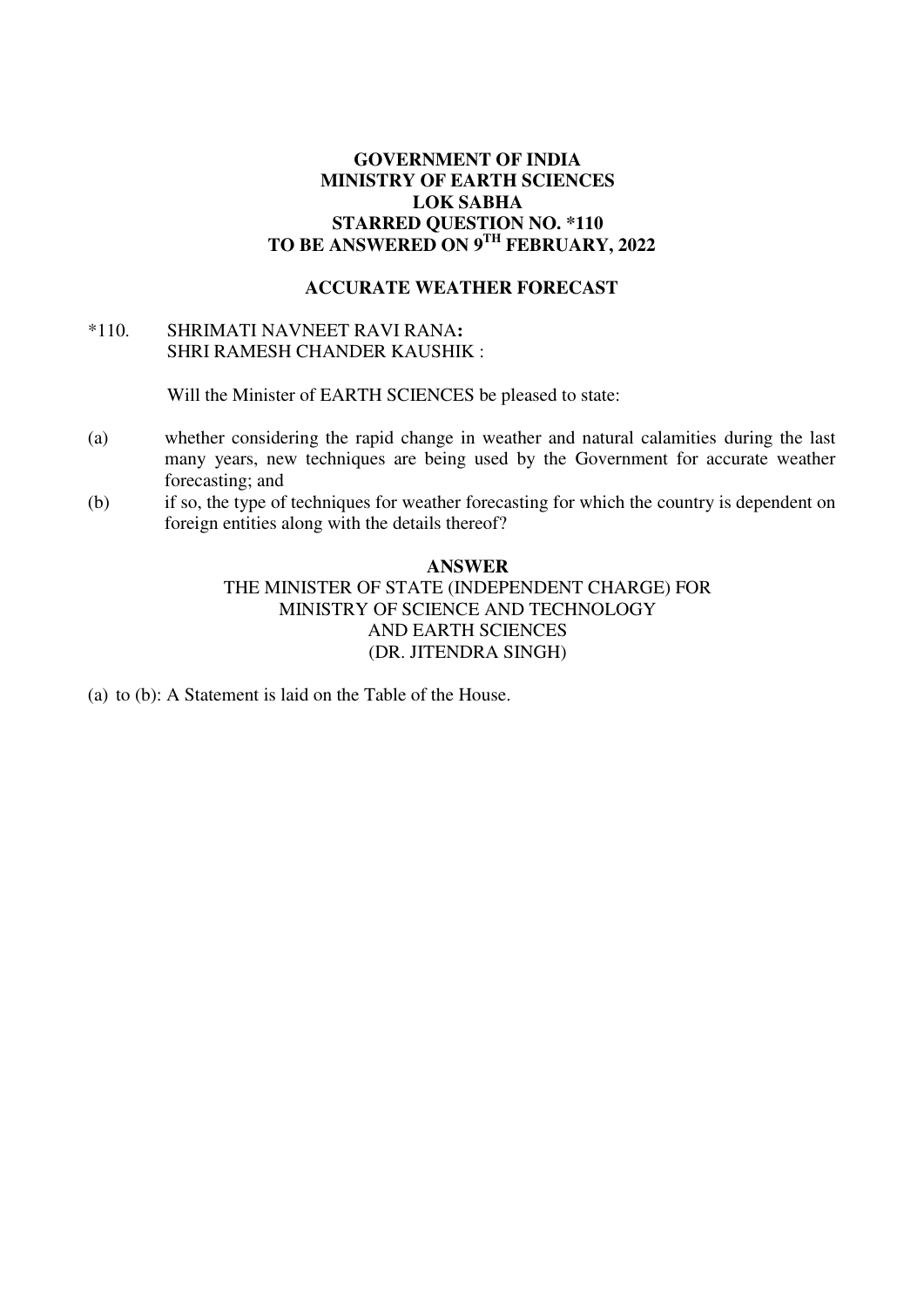# STATEMENT LAID ON THE TABLE OF THE LOK SABHA IN REPLY TO (a) to (b) OF STARRED QUESTION NO. \*110 REGARDING "ACCURATE WEATHER FORECAST" TO BE ANSWERED ON, 09 FEBRUARY, 2022

(a) Yes Sir. India Meteorological Department (IMD) follows a seamless forecasting strategy. The long-range forecasts (for the whole season) issued are being followed with extended range forecast issued on every Thursday with a validity period of four weeks. To follow up the extended range forecast, IMD issues short to medium range forecast and warnings at 36 meteorological sub-divisions levels daily four times valid up to next five days with an outlook for subsequent two days. The short to medium range forecast and warning at district and station level are issued by state level Meteorological Centres (MCs)/Regional Meteorological Centres (RMCs) with a validity of next five days and are updated twice a day. The short to medium range forecast is followed by very short range forecast of severe weather up to three hours (nowcast) for all the districts and 1089 cities and towns. These nowcasts are updated every three hours.

> While issuing the warning, suitable colour code is used to bring out the impact of the severe weather expected and to signal the disaster management authorities about the course of action to be taken with respect to impending disaster weather event. Green color corresponds to no warning hence no action is needed, yellow color corresponds to be watchful and get updated information, orange color to be alert and be prepared to take action whereas red color signals to take action.

> IMD is issuing Impact Based Forecast (IBF) which give details of what the weather will do rather than what the weather will be. It contains the details of impacts expected from the severe weather elements and guidelines to general public about do's and don'ts while getting exposed to severe weather. These guidelines are finalised in collaboration with National Disaster Management Authority (NDMA) and is already implemented successfully for cyclone, heat wave, thunderstorm and heavy rainfall. Technologies used to provide above forecasts and warnings are provided as Annexure-I.

(b) Though we are not dependent entirely on any foreign entity for weather forecasting, the bilateral and multilateral international agreements with various Government agencies in the field of Earth system science, helps the Ministry to support research proposals, joint observational campaigns, joint development work, exchange of resource personnel and training abroad etc. The details of collaboration in various fields of Meteorological and Climatological Services and the MoU signed by Govt. of India with other countries and foreign government agencies are provided in Annexure-II.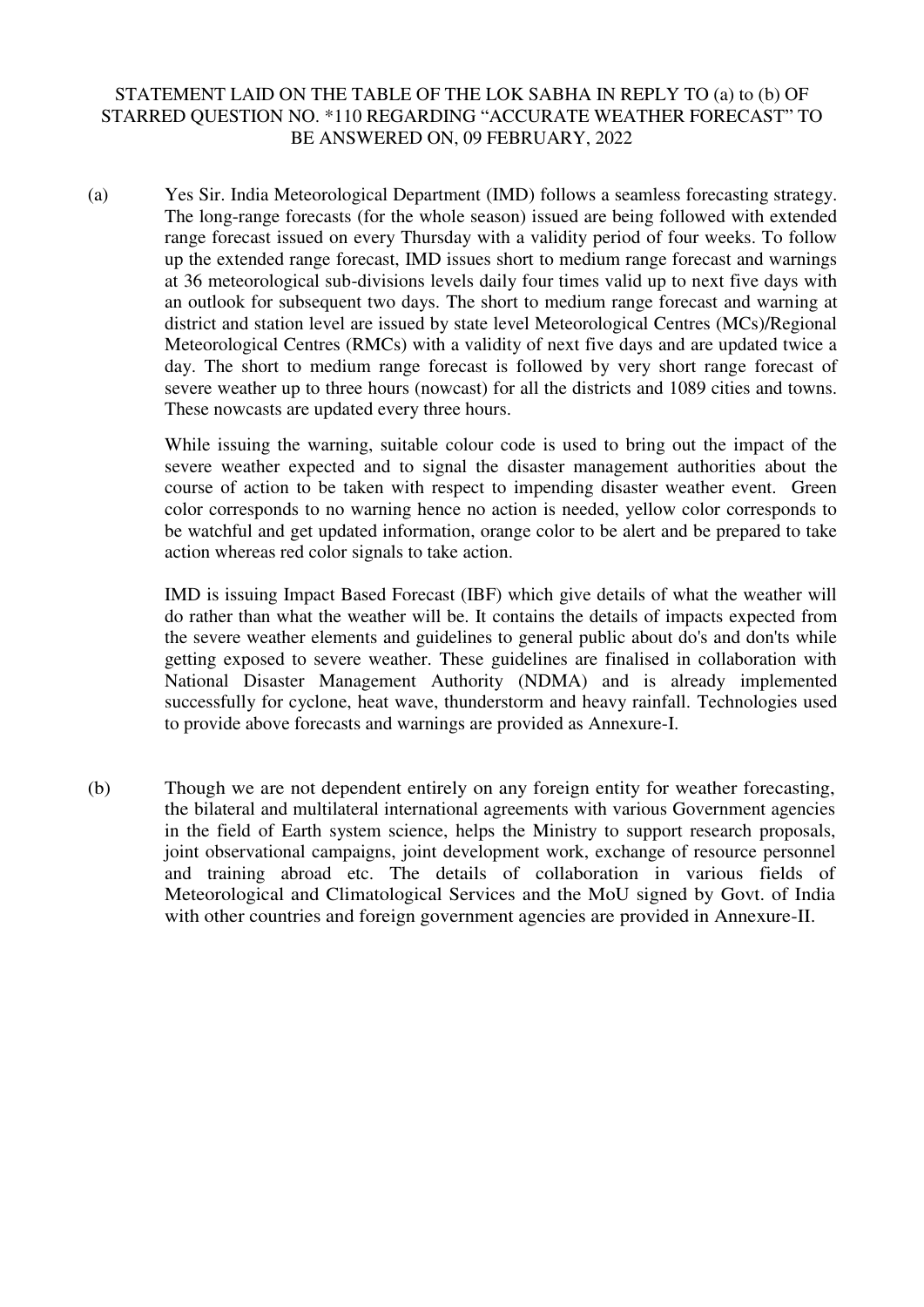Technologies used to provide forecasts and warnings at IMD

- 1. Thirty three Doppler Weather Radars are operational across the country to provide adequate warning in the event of approach of Cyclonic Storms, Monsoon Depressions, Thunderstorms etc. DWR network also provides vital information for nowcasting purposes on mesoscale convective weather developments anywhere in the country.
- 2. Multi-Mission Meteorological Data Receiving & Processing System has been established for augmentation of satellite derived products.
- 3. 203 new raingauge stations have been added in the District-wise Rainfall Monitoring Scheme taking the total number of stations to 4940.
- 4. Location specific forecast for 7 days and nowcast for next 3 hours have been extended to 1164 and 1089 stations respectively covering 739 districts in the country.
- 5. Six Global and regional Numerical Weather Prediction (NWP) models are run by MoES daily twice to provide forecast upto seven days (short to medium range) to provide the forecast and warning at station, Block, district and meteorological subdivisions levels. Sector specific modelling is also carried out for forecasting with respect to agriculture, cyclone, riverine flood, flash flood and urban flood, thunderstorm/lightning etc.
- 6. The NWP Model based gridded rainfall data are provided to Central Water Commission for their flood forecasting model for all 153 river catchments and Extended Range model products for 10 river basins.
- 7. With operationalization of Flash Flood Guidance system, generation and issue of Flash Flood Guidance has commenced for all watersheds of the country.
- 8. Urban flood warning system has been developed for Mumbai and Chennai
- 9. Common Alert Protocol (CAP) has been implemented as per WMO standard for severe weather warning. It is being utilized for Global Multi-Hazard Alert System of WMO.
- 10. The multi-model ensemble (MME) based Extended range prediction system and long range forecasting system have been developed and implemented in IMD.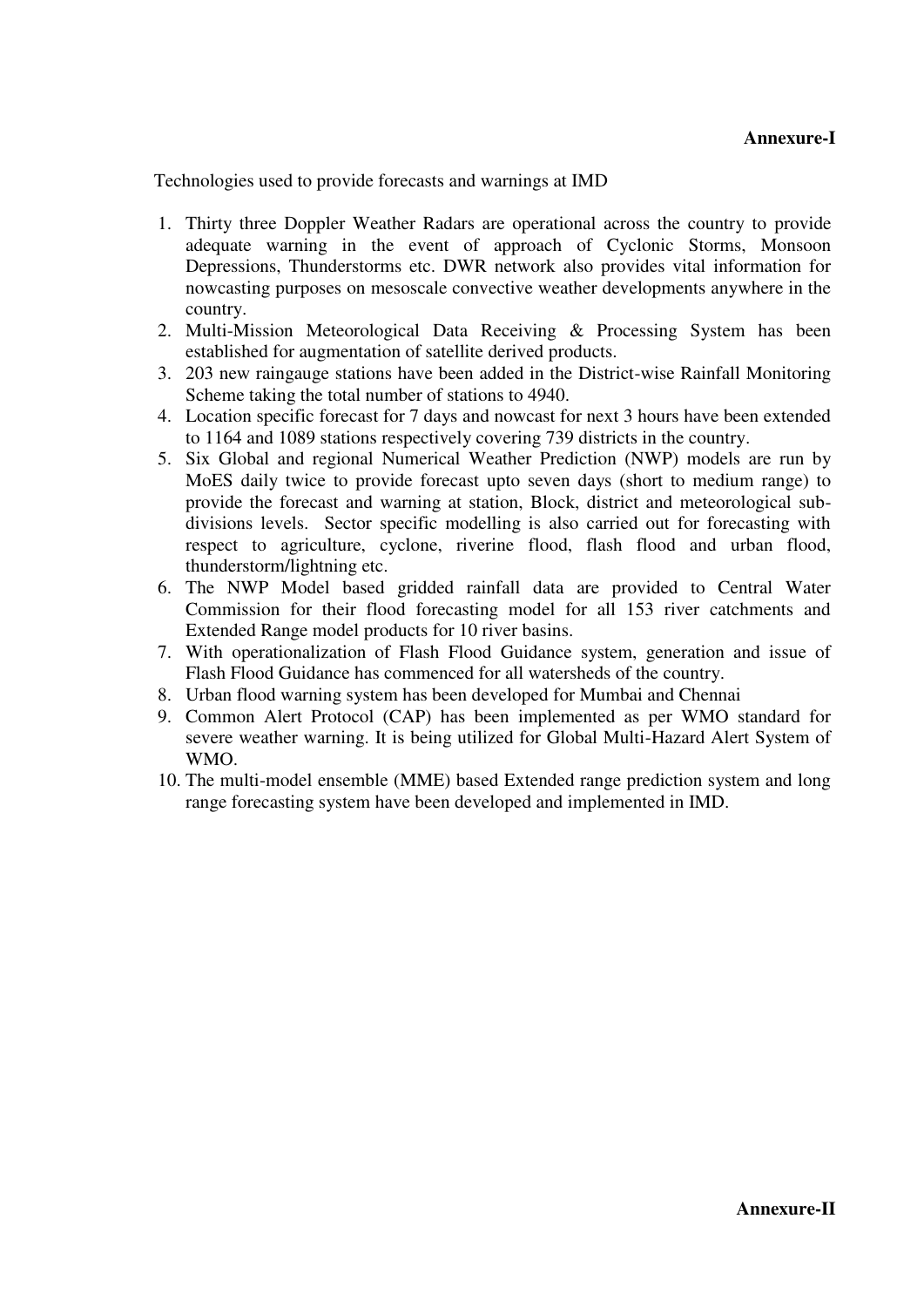Details of various collaborations/MoU with other countries

- 1. The MoU for Technical Cooperation in Earth Observations and Earth Sciences between the National Oceanic and Atmospheric Administration (NOAA), USA and MoES.
	- (i) Under this collaboration, systems have been set up for seasonal, extended-range and shortrange dynamical predictions using coupled and atmosphere only models with specific emphasis on monsoons and its variability. A modified version of the same modeling system is also used for climate change studies and this formed the basis for an Indian entry in the CMIP6 inter-comparison.
	- (ii) The Hurricane Weather Forecast (HWRF) model of NOAA has been customized and implemented for real time tropical cyclone forecast (Track, intensity, wind & Rainfall).This model is used along with other models to provide cyclone forecasting and warnings. It is needless to mention successful early warning of recent cyclones like, Phalin, Hudhud, Fani, Amphan, Nisarg, Tauktae&Yaas by IMD. This enabled disaster managers to minimize the losses of life being limited to less than 100 due to any cyclone hitting the coastal region.
- 2. Cooperation with World Meteorological Organisation (WMO)
	- (i) South Asia Flash Flood Guidance System (SAsiaFFGS) Collaboration with WMO has helped in technology transfer from Hydrologic Research Centre (HRC), USA to India for South Asia Flash Flood Guidance System which commenced from monsoon season of 2020. It helped to issue impact based forecast and risk based warning during monsoonal flood situations like heavy rainfall.
	- (ii) In coming 2-3 years collaboration with WMO will help in capacity building of the forecasters through training and augmentation of NWP guidance like probabilistic/ensemble forecast of cyclone and other severe weather events.
	- (iii) WMO Severe Weather Forecast Demonstration Programme (SWFP)

This collaboration in supporting India to be recognised as a regional leader to provide severe weather guidance to the member countries India, Bangladesh, Myanmar, Thailand, Bhutan, Nepal, Pakistan, Sri-Lanka and Maldives). In return, India got access to high resolution NWP model and location specific forecast products from European Centre for Medium Range Weather Forecasts (ECMWF), National Centre for Environmental Prediction (NCEP), UK Met Office (UKMO), Japan Meteorological Agency (JMA), Korean Meteorological Agency (KMA), China Meteorological Administration (CMA). Also satellite based nowcast (very short range forecast of convective activity like thunderstorm rainfall) was made available for use in the region. It also helps in capacity building through training of forecasters from different countries since June 2016.